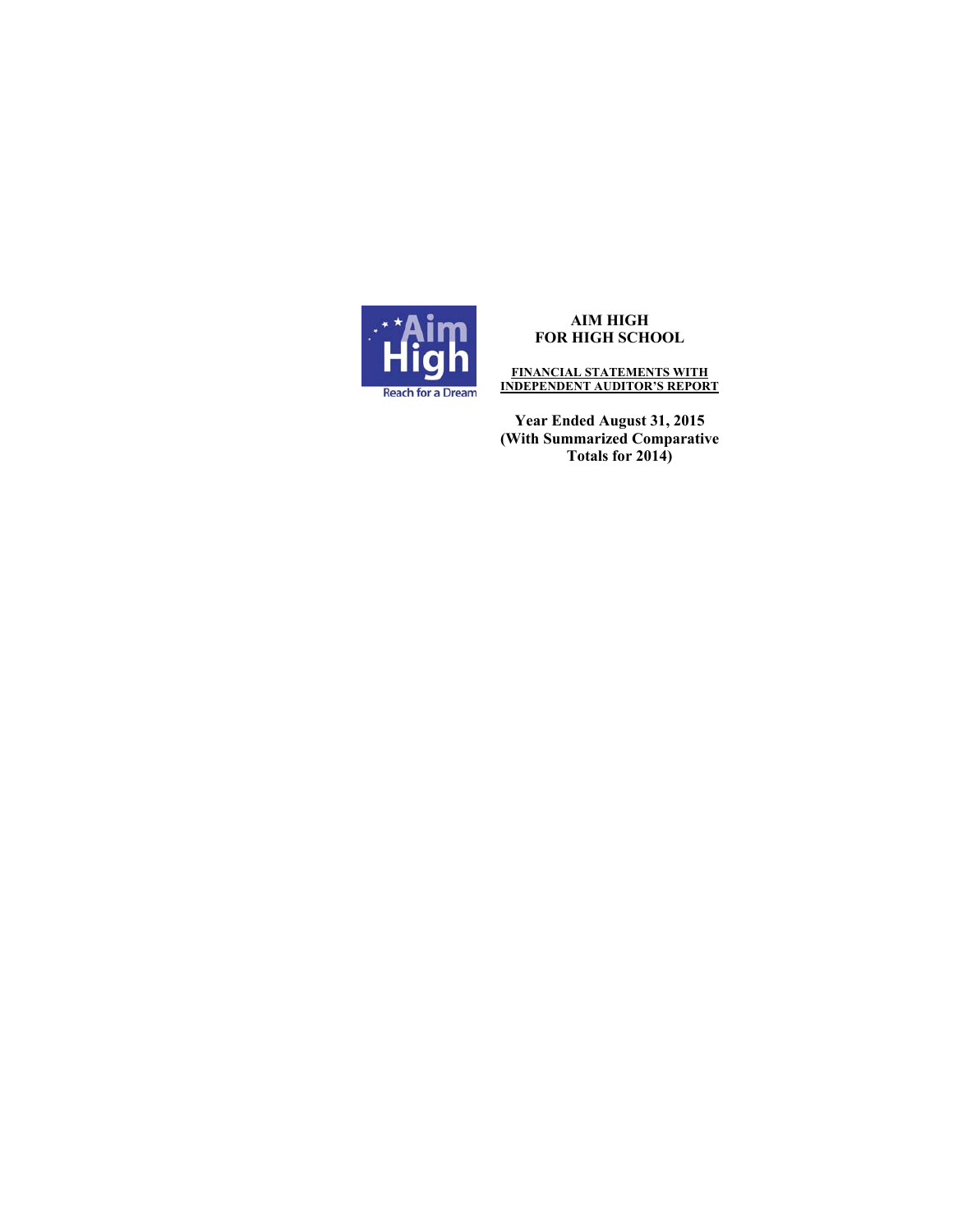# **TABLE OF CONTENTS**

# Page

| <b>Financial Statements:</b> |                             |
|------------------------------|-----------------------------|
|                              |                             |
|                              | $\boldsymbol{\vartriangle}$ |
|                              |                             |
|                              |                             |
|                              | 7 - 16                      |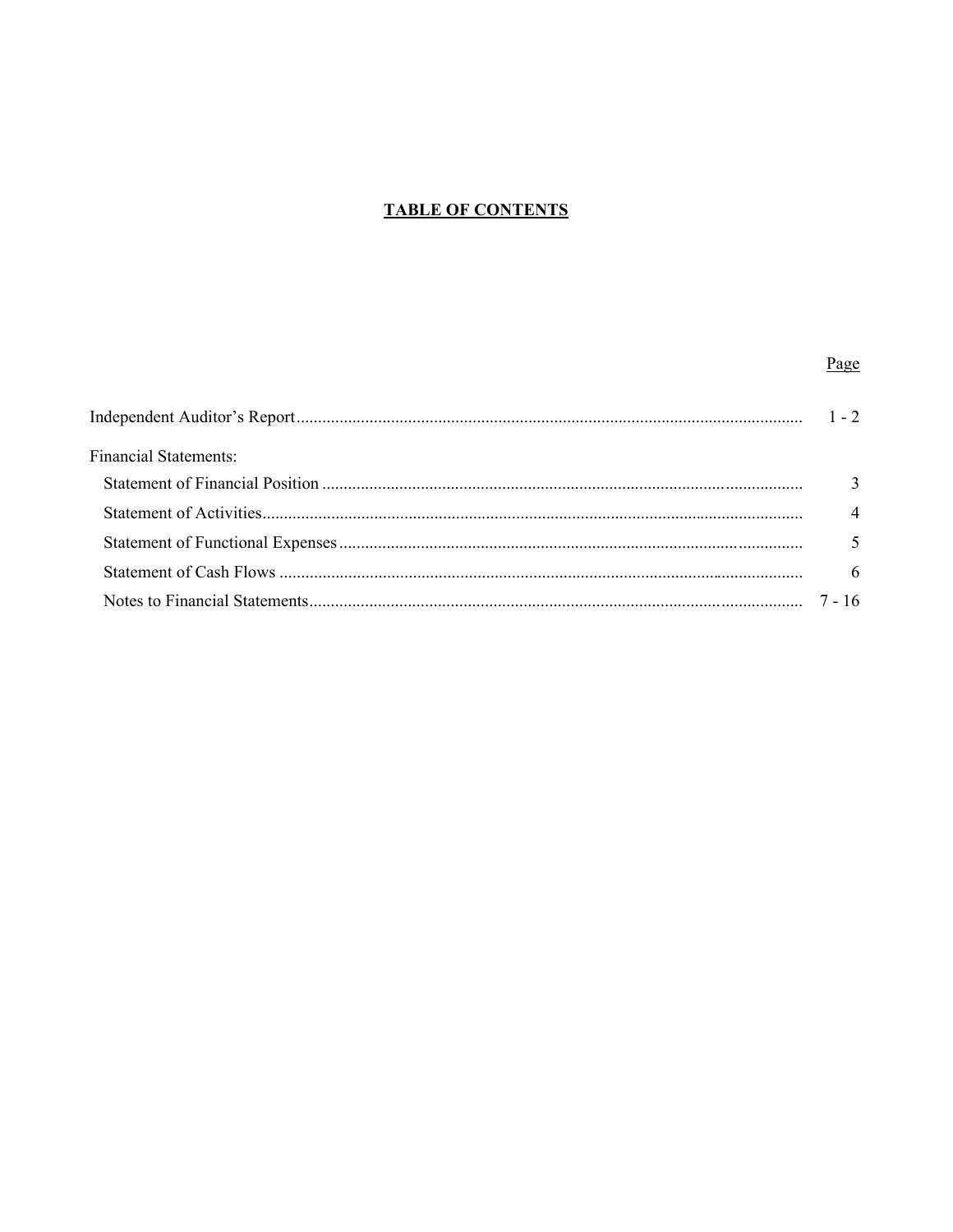

# **INDEPENDENT AUDITOR'S REPORT**

To the Board of Directors Aim High for High School San Francisco, California

# **Report on the Financial Statements**

We have audited the accompanying financial statements of *Aim High for High School* (Aim High), which comprise the statement of financial position as of August 31, 2015, and the related statements of activities, functional expenses, and cash flows for the year then ended, and the related notes to the financial statements.

# **Management's Responsibility for the Financial Statements**

Management is responsible for the preparation and fair presentation of these financial statements in accordance with accounting principles generally accepted in the United States of America; this includes the design, implementation, and maintenance of internal control relevant to the preparation and fair presentation of financial statements that are free from material misstatement, whether due to fraud or error.

#### **Auditor's Responsibility**

Our responsibility is to express an opinion on these financial statements based on our audit. We conducted our audit in accordance with auditing standards generally accepted in the United States of America. Those standards require that we plan and perform the audit to obtain reasonable assurance about whether the financial statements are free from material misstatement.

An audit involves performing procedures to obtain audit evidence about the amounts and disclosures in the financial statements. The procedures selected depend on the auditor's judgment, including the assessment of the risks of material misstatement of the financial statements, whether due to fraud or error. In making those risk assessments, the auditor considers internal control relevant to the entity's preparation and fair presentation of the financial statements in order to design audit procedures that are appropriate in the circumstances, but not for the purpose of expressing an opinion on the effectiveness of the entity's internal control. Accordingly, we express no such opinion. An audit also includes evaluating the appropriateness of accounting policies used and the reasonableness of significant accounting estimates made by management, as well as evaluating the overall presentation of the financial statements.

We believe that the audit evidence we have obtained is sufficient and appropriate to provide a basis for our audit opinion.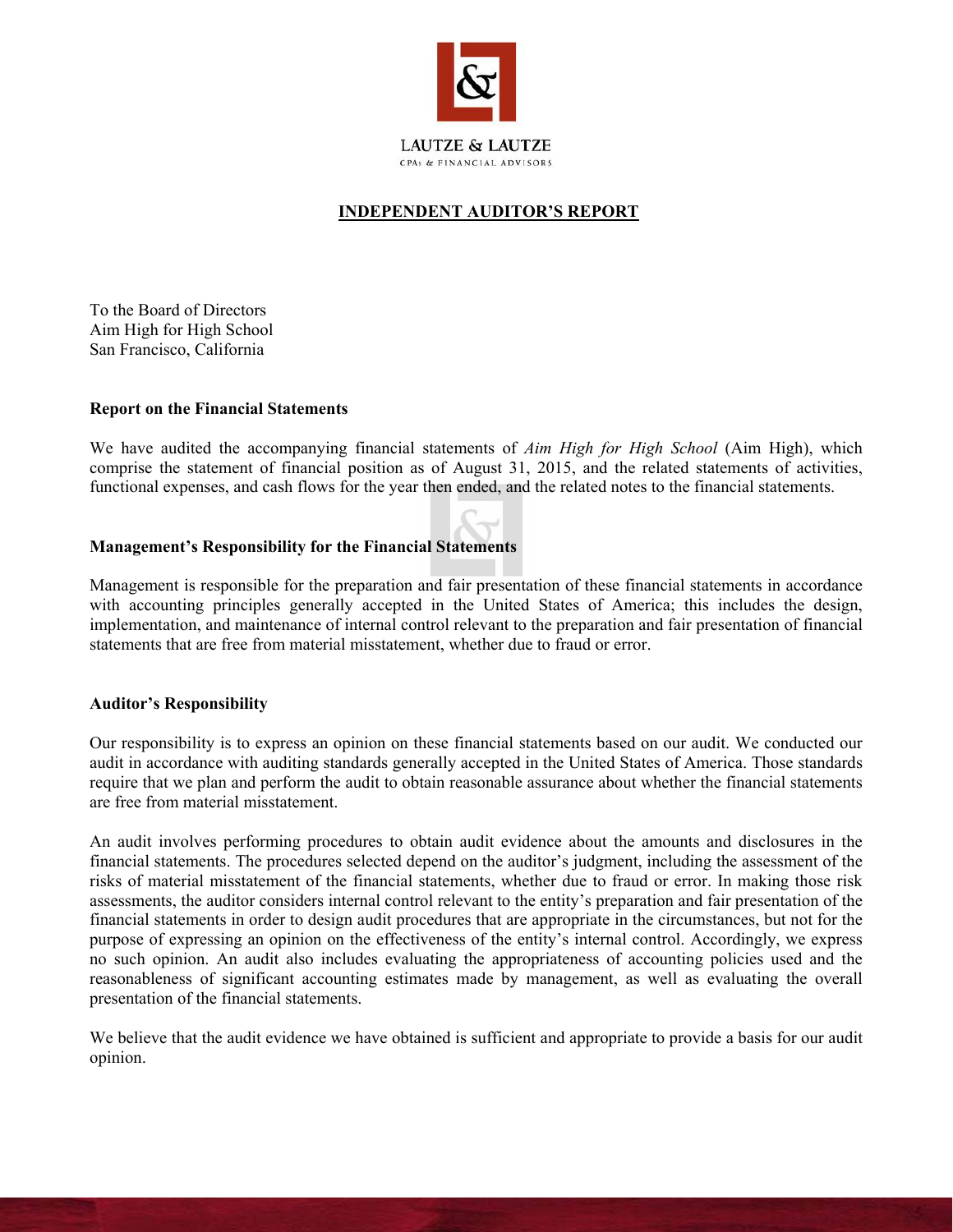To the Board of Directors Aim High for High School

# **Opinion**

In our opinion, the financial statements referred to above present fairly, in all material respects, the financial position of *Aim High for High School* as of August 31, 2015, and the changes in its net assets and its cash flows for the year then ended in accordance with accounting principles generally accepted in the United States of America.

# **Report on Summarized Comparative Information**

We have previously audited Aim High's 2014 financial statements, and we expressed an unmodified audit opinion on those audited financial statements in our report dated January 28, 2015. In our opinion, the summarized comparative information presented herein as of and for the year ended August 31, 2014, is consistent, in all material respects, with the audited financial statements from which it has been derived.

Lautre & Lautre

San Francisco, California March 10, 2016

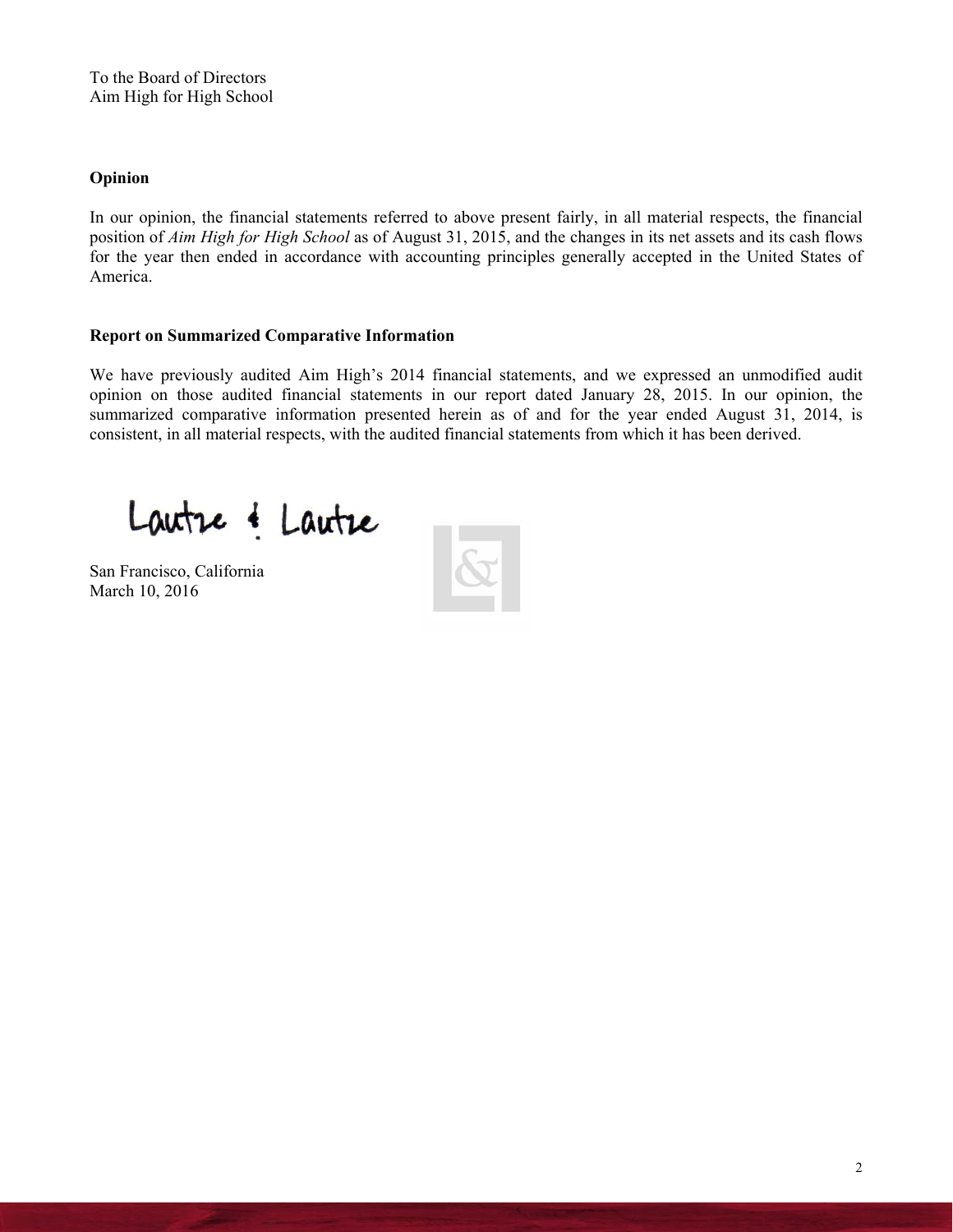# **AIM HIGH FOR HIGH SCHOOL** STATEMENT OF FINANCIAL POSITION

August 31, 2015 (With Summarized Comparative Totals for 2014)

|                                                                       | 2015            |         |              | 2014      |
|-----------------------------------------------------------------------|-----------------|---------|--------------|-----------|
| <b>ASSETS</b>                                                         |                 |         |              |           |
| Cash and cash equivalents                                             | \$<br>2,319,379 |         | $\mathbb{S}$ | 1,746,411 |
| Cash held for others                                                  |                 | 11,922  |              |           |
| Grants receivable                                                     |                 | 592,790 |              | 412,640   |
| Promises to give, net                                                 |                 | 524,057 |              | 598,178   |
| Other receivable                                                      |                 |         |              | 6,204     |
| Deposits and prepaid expenses                                         |                 | 10,826  |              | 80,082    |
| Property and equipment, net                                           |                 | 50,740  |              | 62,658    |
| <b>Total assets</b>                                                   | 3,509,714<br>-S |         | \$           | 2,906,173 |
| <b>LIABILITIES AND NET ASSETS</b><br>Liabilities:<br>Accounts payable | \$              | 58,073  | \$           | 48,921    |
| Cash held for others                                                  |                 | 11,922  |              |           |
| <b>Total liabilities</b>                                              |                 | 69,995  |              | 48,921    |
| Commitments                                                           |                 |         |              |           |
| Net assets:                                                           |                 |         |              |           |
| Unrestricted                                                          | 2,913,887       |         |              | 2,259,074 |
| Temporarily restricted                                                |                 | 525,832 |              | 598,178   |
| Total net assets                                                      | 3,439,719       |         |              | 2,857,252 |
| Total liabilities and net assets                                      | 3,509,714<br>S  |         | \$           | 2,906,173 |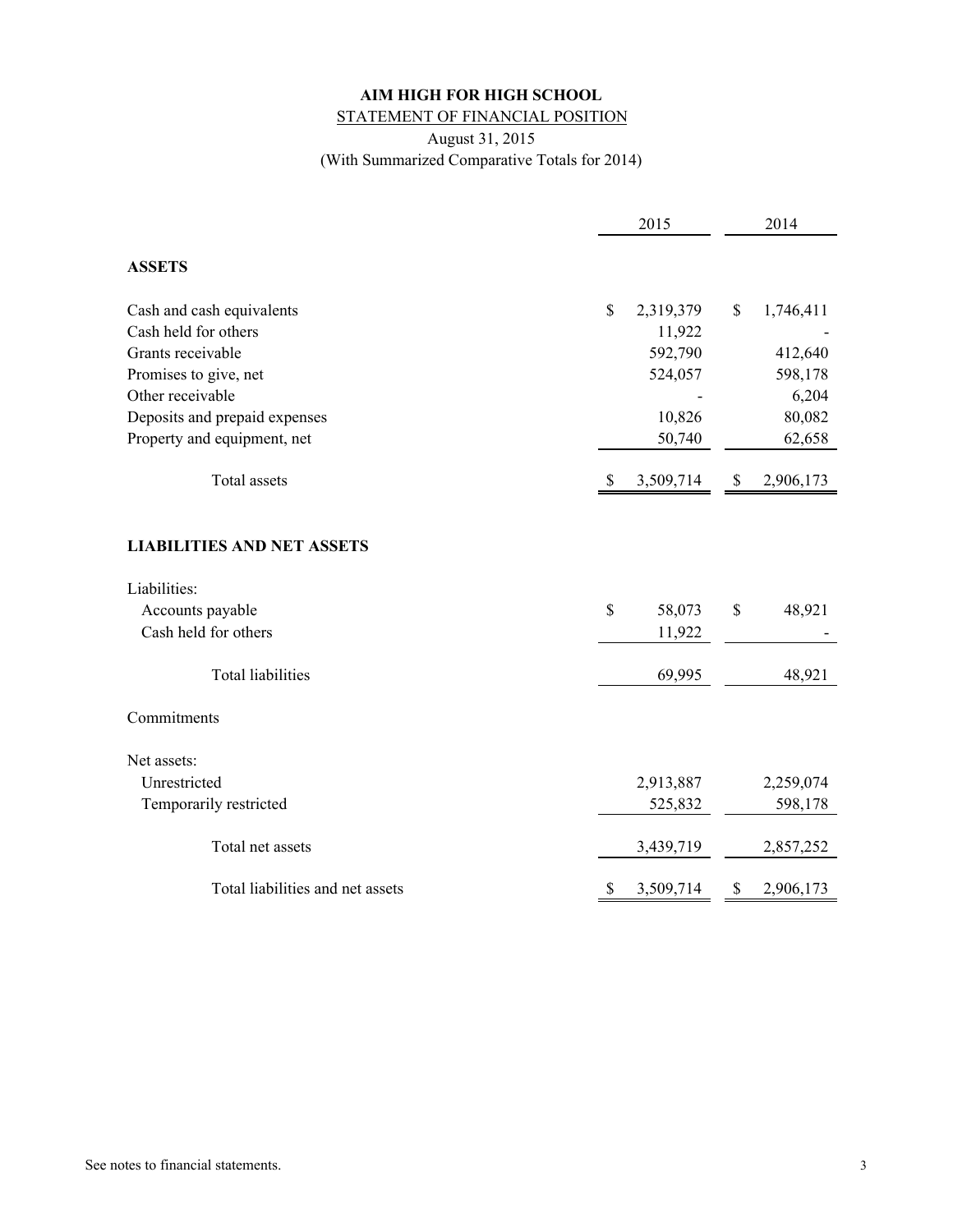STATEMENT OF ACTIVITIES

Year Ended August 31, 2015

(With Summarized Comparative Totals for 2014)

|                                       |                 | 2015            |                  | 2014            |  |
|---------------------------------------|-----------------|-----------------|------------------|-----------------|--|
|                                       |                 | Temporarily     |                  |                 |  |
|                                       | Unrestricted    | Restricted      | Total            | Total           |  |
| Support and gains:                    |                 |                 |                  |                 |  |
| Contributions and gifts               | \$<br>3,043,605 | 1,165,312<br>\$ | 4,208,917<br>\$  | 2,889,996<br>\$ |  |
| Grants                                | 623,990         |                 | 623,990          | 458,850         |  |
| In-kind contributions                 | 108,850         |                 | 108,850          | 112,000         |  |
| Other income                          | 38,896          |                 | 38,896           | 25,179          |  |
| Interest income                       | 3,716           |                 | 3,716            | 3,089           |  |
| Net assets released from restrictions | 1,227,031       | (1,227,031)     |                  |                 |  |
| Total support and gains               | 5,046,088       | (61, 719)       | 4,984,369        | 3,489,114       |  |
| Expenses:                             |                 |                 |                  |                 |  |
| Programs                              | 3,308,017       |                 | 3,308,017        | 2,805,919       |  |
| Fundraising and development           | 746,679         |                 | 746,679          | 601,211         |  |
| General and administrative            | 336,579         |                 | 336,579          | 385,974         |  |
| Total expenses                        | 4,391,275       |                 | 4,391,275        | 3,793,104       |  |
| Change in net assets before           |                 |                 |                  |                 |  |
| losses from bad debts                 | 654,813         | (61, 719)       | 593,094          | (303,990)       |  |
| Losses from bad debts                 |                 | (10,627)        | (10,627)         | (1, 914)        |  |
| Change in net assets                  | 654,813         | (72, 346)       | 582,467          | (305,904)       |  |
| Net assets:                           |                 |                 |                  |                 |  |
| Beginning of year                     | 2,259,074       | 598,178         | 2,857,252        | 3,163,156       |  |
| End of year                           | 2,913,887<br>S. | 525,832<br>S    | 3,439,719<br>\$. | 2,857,252<br>S. |  |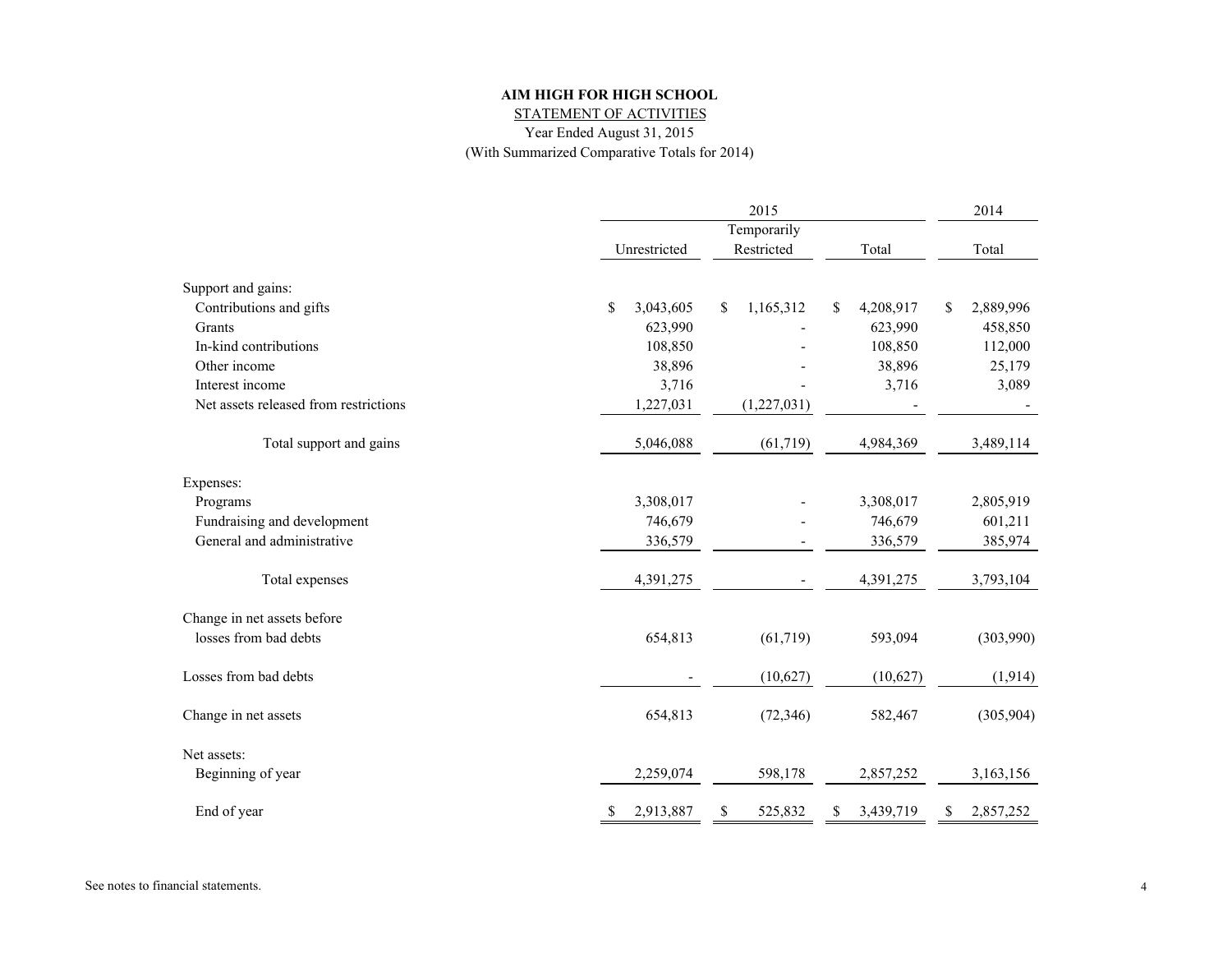#### **AIM HIGH FOR HIGH SCHOOL**STATEMENT OF FUNCTIONAL EXPENSES

Year Ended August 31, 2015

(With Summarized Comparative Totals for 2014)

|                               | 2015 |           |   |                          |               |                   |   |                       |    |           | 2014                       |                               |   |                          |    |             |             |
|-------------------------------|------|-----------|---|--------------------------|---------------|-------------------|---|-----------------------|----|-----------|----------------------------|-------------------------------|---|--------------------------|----|-------------|-------------|
|                               |      |           |   |                          |               | Programs          |   |                       |    |           | <b>Supporting Services</b> |                               |   |                          |    |             |             |
|                               |      |           |   | Teacher and              |               |                   |   |                       |    |           |                            | Fundraising and               |   | General and              |    |             |             |
|                               |      | Summer    |   | Learning                 |               | Outdoor Education |   | <b>Student Center</b> |    | Total     |                            | Administrative<br>Development |   |                          |    | Total       | Total       |
| Salaries and related expenses | S.   | ,782,648  | S | 225,358                  | <sup>\$</sup> | 108,298           | S | 69,839                | S. | 2,186,143 | S.                         | 457,367                       | S | 216,237                  |    | \$2,859,747 | \$2,392,920 |
| Facility rent                 |      | 188,875   |   | 18,830                   |               | 9,311             |   | 3,259                 |    | 220,275   |                            | 24,132                        |   | 10,809                   |    | 255,216     | 190,167     |
| Professional services         |      | 34,168    |   | 164,933                  |               | 2,503             |   | 1,169                 |    | 202,773   |                            | 30,743                        |   | 4,228                    |    | 237,744     | 67,320      |
| Curriculum                    |      | 173,181   |   | 29,335                   |               | 19,149            |   |                       |    | 221,665   |                            |                               |   |                          |    | 221,665     | 391,647     |
| Special events                |      | 452       |   | 13,726                   |               |                   |   | 5,485                 |    | 19,663    |                            | 154,411                       |   | $\overline{\phantom{a}}$ |    | 174,074     | 146,454     |
| Consultants                   |      | 76,269    |   | 20,365                   |               |                   |   |                       |    | 96,634    |                            | 35,975                        |   | 29,920                   |    | 162,529     | 121,373     |
| Transportation                |      | 83,293    |   | 486                      |               | 40,360            |   | 777                   |    | 124,916   |                            | 2,193                         |   | 688                      |    | 127,797     | 105,909     |
| In-kind facility rent         |      | 90,000    |   |                          |               |                   |   |                       |    | 90,000    |                            |                               |   |                          |    | 90,000      | 90,000      |
| Insurance                     |      | 44,960    |   | 8,890                    |               | 3,293             |   | 1,539                 |    | 58,682    |                            | 11,394                        |   | 5,103                    |    | 75,179      | 63,610      |
| General office expenses       |      | 15,771    |   | 15,562                   |               | 539               |   | 4,255                 |    | 36,127    |                            | 18,439                        |   | 17,244                   |    | 71,810      | 53,999      |
| Depreciation                  |      |           |   |                          |               |                   |   |                       |    |           |                            | $\overline{\phantom{a}}$      |   | 34,152                   |    | 34,152      | 33,953      |
| Technology                    |      | 22,072    |   |                          |               |                   |   | 39                    |    | 22,111    |                            | $\overline{\phantom{a}}$      |   | 2,803                    |    | 24,914      | 39,746      |
| Food                          |      | 3,925     |   | 3,666                    |               | 2,200             |   | 387                   |    | 10,178    |                            | 3,437                         |   | 6,763                    |    | 20,378      | 33,764      |
| Other in-kind contributions   |      | 18,850    |   | $\overline{\phantom{a}}$ |               |                   |   | $\overline{a}$        |    | 18,850    |                            |                               |   |                          |    | 18,850      | 22,000      |
| Other                         |      |           |   |                          |               |                   |   |                       |    |           |                            | 8,588                         |   | 8,632                    |    | 17,220      | 40,242      |
|                               |      | 2,534,464 |   | 501,151                  |               | 185,653           |   | 86,749                | S  | 3,308,017 |                            | 746,679                       |   | 336,579                  | S. | 4,391,275   | \$3,793,104 |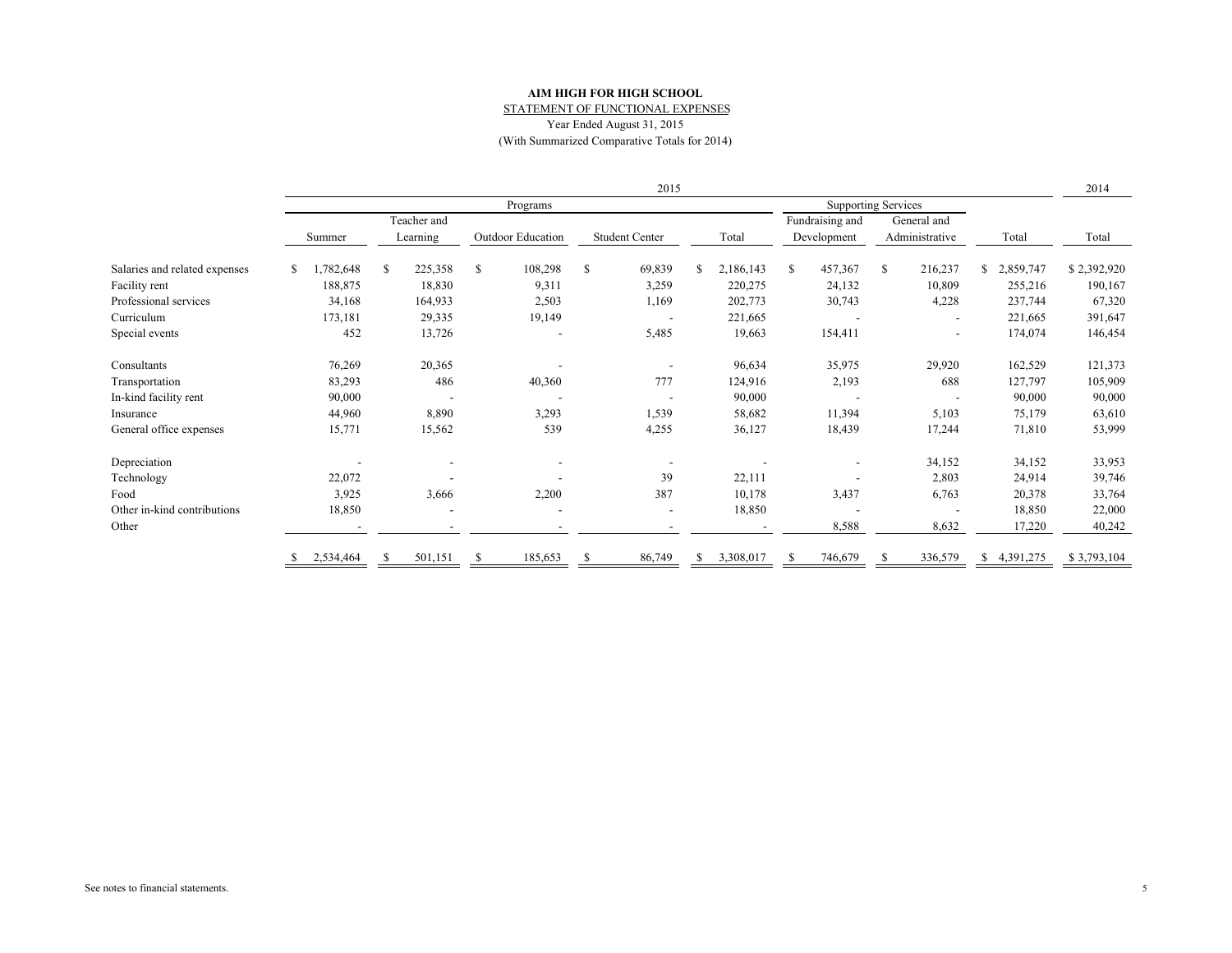STATEMENT OF CASH FLOWS

Year Ended August 31, 2015

(With Summarized Comparative Totals for 2014)

|                                                           | 2015 |            |               | 2014        |  |  |
|-----------------------------------------------------------|------|------------|---------------|-------------|--|--|
|                                                           |      |            |               |             |  |  |
| Cash flows from operating activities:                     |      |            |               |             |  |  |
| Change in net assets                                      | \$   | 582,467    | $\mathcal{S}$ | (305,904)   |  |  |
| Adjustments to reconcile change in net assets to net cash |      |            |               |             |  |  |
| provided by operating activities:                         |      |            |               |             |  |  |
| Allowance for uncollectible promises to give              |      | 10,627     |               | 1,914       |  |  |
| Discount on promises to give                              |      | (845)      |               | (521)       |  |  |
| Depreciation                                              |      | 34,152     |               | 33,953      |  |  |
| (Increase) decrease in assets:                            |      |            |               |             |  |  |
| Grant receivable                                          |      | (180, 150) |               | 36,280      |  |  |
| Promises to give                                          |      | 64,339     |               | 417,334     |  |  |
| Other receivable                                          |      | 6,204      |               | 970         |  |  |
| Deposits and prepaid expenses                             |      | 69,256     |               | (58, 788)   |  |  |
| (Increase) decrease in liabilities:                       |      |            |               |             |  |  |
| Accounts payable                                          |      | 9,152      |               | (4, 538)    |  |  |
| Net cash provided by operating activities                 |      | 595,202    |               | 120,700     |  |  |
| Cash flows from investing activities:                     |      |            |               |             |  |  |
| Purchase of equipment                                     |      | (22, 234)  |               | (1, 871)    |  |  |
| Net cash used by investing activities                     |      | (22, 234)  |               | (1, 871)    |  |  |
| Net increase in cash and cash equivalents                 |      | 572,968    |               | 118,829     |  |  |
| Cash and cash equivalents:                                |      |            |               |             |  |  |
| Beginning of year                                         |      | 1,746,411  |               | 1,627,582   |  |  |
|                                                           |      |            |               |             |  |  |
| End of year                                               |      | 2,319,379  |               | \$1,746,411 |  |  |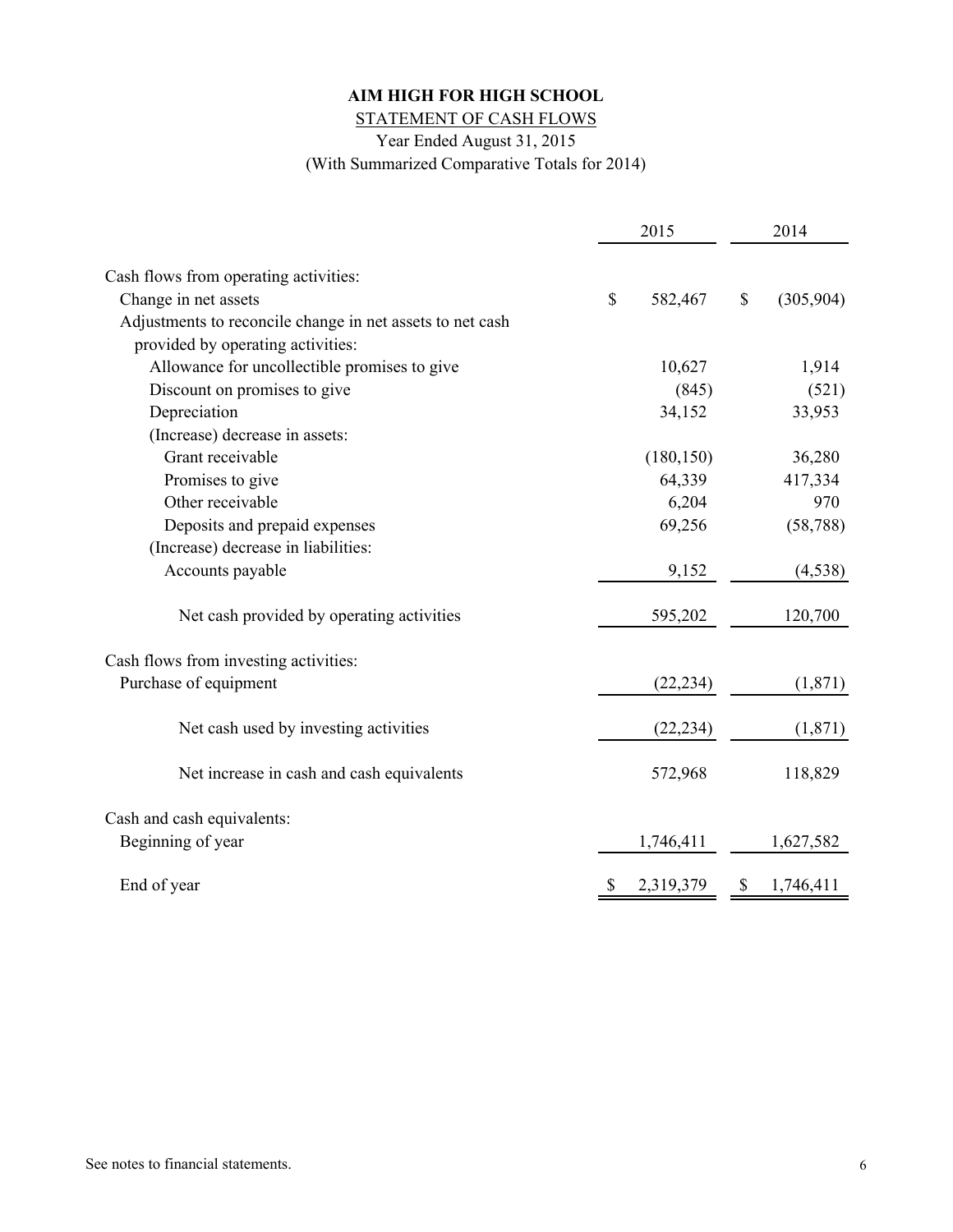August 31, 2015

#### **1. ORGANIZATION AND SUMMARY OF SIGNIFICANT ACCOUNTING POLICIES**

#### **Purpose and Organization**

*Aim High for High School* (Aim High), is a not-for-profit organization providing a tuition-free summer enrichment program serving urban middle school students in the Bay Area and Truckee, California. Founded in 1986, Aim High's headquarters are located in San Francisco, California.

Aim High's mission statement is as follows:

 Our mission at Aim High is to create life-changing opportunities during the summer and beyond. Our community: NURTURES the promise and potential of middle school students from low-income neighborhoods. PREPARES students for high school, setting them on the path to college and future success. INSPIRES the next generation of teachers and educational leaders.

The Board of Directors serves as an oversight and policy-making body for Aim High.

# **Basis of Accounting**

 Aim High prepares its financial statements in accordance with accounting principles generally accepted in the United States of America (U.S. GAAP), which involves the application of accrual accounting; consequently, revenues and gains are recognized when earned, and expenses and losses are recognized when incurred.

# **Classification of Net Assets**

Aim High reports information regarding its financial position and activities according to three classes of net assets: unrestricted, temporarily restricted, and permanently restricted. Accordingly, the net assets of Aim High are classified and reported as described below:

 *Unrestricted:* Those net assets and activities which represent the portion of expendable funds that are available to support Aim High's operations. A portion of these net assets may be designated by the Board of Directors for specific purposes.

 *Temporarily Restricted:* Those net assets and activities which are donor-restricted for (a) support of specific operating activities; (b) investment for a specified term; (c) use in a specified future period; or (d) acquisition of long-lived assets.

 *Permanently Restricted:* Those net assets and activities which are permanently donor-restricted for holdings of (a) assets donated with stipulations that they be used for a specified purpose, be preserved, and not be sold; or (b) assets donated with stipulations that they be invested to provide a permanent source of income.

As of August 31, 2015, and for the year then ended, Aim High did not have net assets meeting the definition of permanently restricted.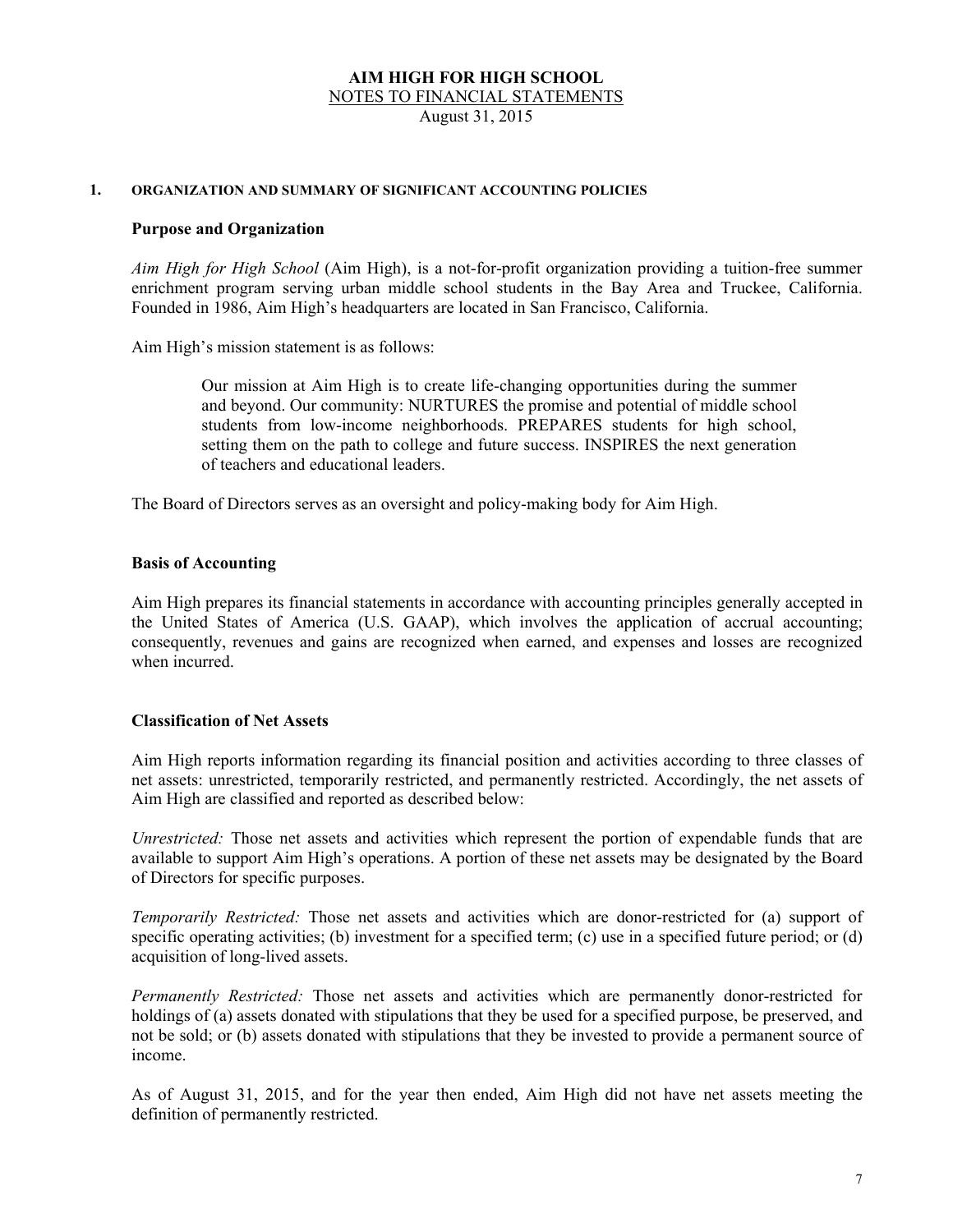August 31, 2015

#### **1. ORGANIZATION AND SUMMARY OF SIGNIFICANT ACCOUNTING POLICIES** (CONTINUED)

#### **Estimates**

 The preparation of financial statements in conformity with U.S. GAAP requires management to make estimates and assumptions that affect the reported amounts of assets and liabilities and disclosure of contingent assets and liabilities at the date of the financial statements and the reported amounts of revenues and expenses during the reporting period. Actual results could differ from those estimates.

#### **Fair Value of Financial Instruments**

 The carrying amounts of cash and cash equivalents, receivables, and accounts payable approximate fair value because of the short maturity of these instruments. The carrying amounts of long-term receivables approximate fair value as these receivables are discounted based on the prevailing rates.

# **Cash and Cash Equivalents**

 Aim High considers all highly liquid investments with a maturity of three months or less when purchased to be cash equivalents. Cash and cash equivalents restricted as to their use are not included in cash and cash equivalents, regardless of liquidity.

#### **Grants Receivable**

 Grants receivable represent uncollateralized obligations related to Aim High's grant contracts. Grants receivable are due under the terms of the grant agreements.

#### **Promises to Give**

 Unconditional promises to give are recognized as revenues or gains in the period such promises are made by the donor. Conditional promises to give are recognized only when the conditions on which they depend are substantially met and the promises become unconditional. Unconditional promises to give which are scheduled to be received after one year are discounted at rates commensurate with the risks involved. Amortization of the discount is recorded as additional contribution revenue in accordance with the donorimposed restrictions, if any, on the contributions.

 Aim High uses the allowance method to account for uncollectible unconditional promises to give. The allowance is based on prior years' experience and management's analysis of specific promises made.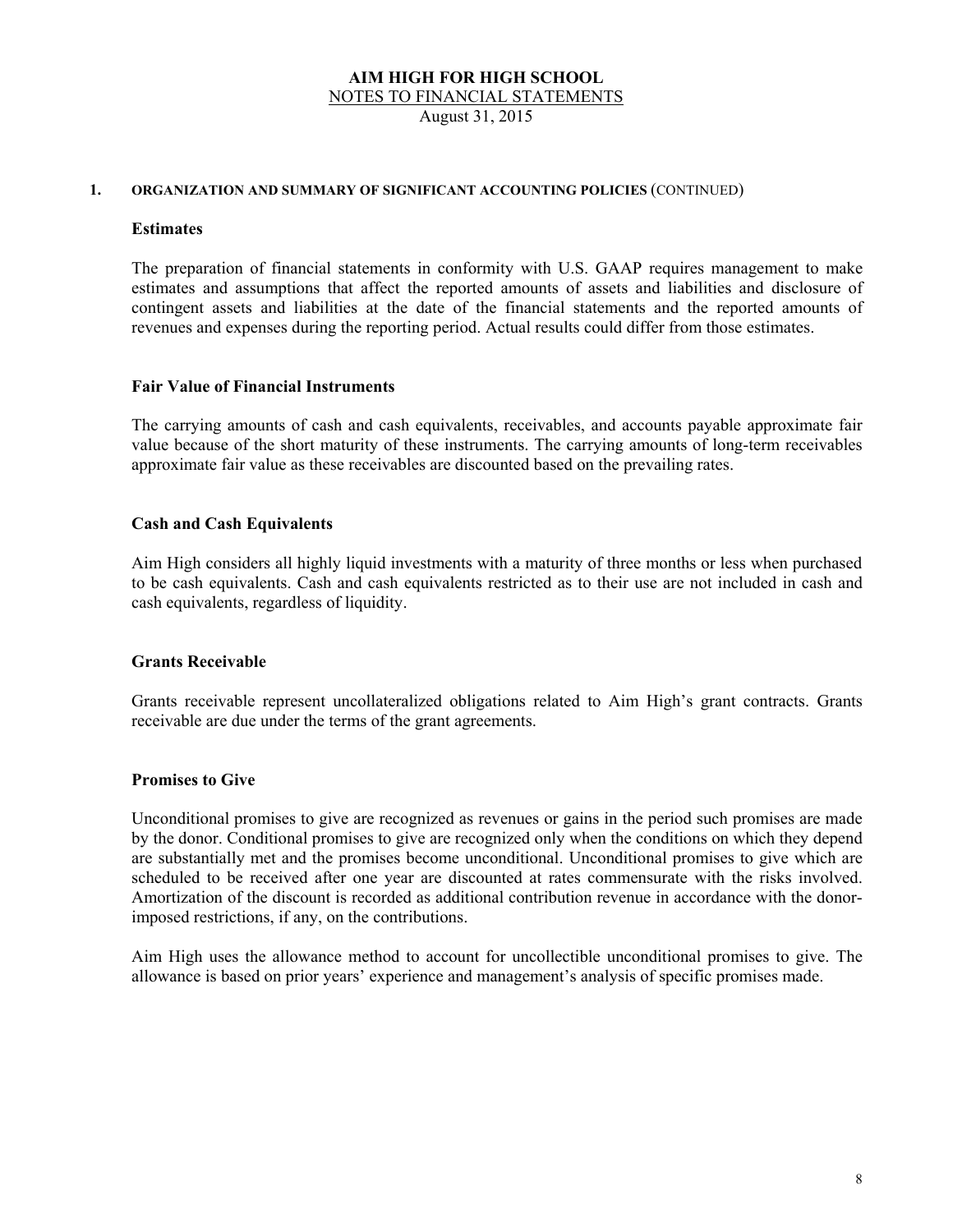NOTES TO FINANCIAL STATEMENTS

August 31, 2015

#### **1. ORGANIZATION AND SUMMARY OF SIGNIFICANT ACCOUNTING POLICIES** (CONTINUED)

# **Property and Equipment**

 Aim High capitalizes acquisitions of property and equipment with a cost or value in excess of \$1,000 and with an estimated useful life beyond one year. Purchased assets are recorded at cost; donated assets are recorded at estimated fair value or appraised value at the date of acquisition. Maintenance and repairs are charged to expense as incurred; major renewals and betterments are capitalized. The cost and accumulated depreciation of assets sold or retired are removed from the respective accounts and any gain or loss is reflected in the statement of activities.

Depreciation is calculated using the straight-line method over the following estimated useful lives:

| Computer equipment | $3 - 5$ years  |
|--------------------|----------------|
| Program supplies   | $3 - 10$ years |
| <b>Vehicles</b>    | $5 - 10$ years |

#### **Agency**

In December of 2014, Aim High entered into an agency agreement to process and pay the final invoices of the Louis R. Lurie Foundation (the Foundation) due to its closure. The Foundation funded Aim High with sufficient cash that would allow for the full payment of the Foundation's liabilities and leave a reserve that will revert to Aim High. In the event that the reserve is not sufficient to pay the invoices, Aim High has personal guarantees from the grantor/trustee of the Foundation to fund the shortfall. Cash and cash equivalents and the corresponding liabilities of \$11,922 represent the residual funds at August 31, 2015.

# **Revenue Recognition**

#### **Grants**

Aim High is a direct recipient of grants from the City of San Francisco, City of Oakland, and other government agencies.

#### **Contributions**

 Contributions are recognized as revenue when they are received or unconditionally promised, regardless of compliance with restrictions. Contributions without donor-imposed restrictions are reported as unrestricted support. Contributions with donor-imposed restrictions are reported as either temporarily restricted or permanently restricted support, depending upon the type of restriction.

 The satisfaction of a donor-imposed restriction on a contribution is recognized when the corresponding expenditures are incurred or when the time restriction expires. This occurs by increasing one class of net assets and decreasing another in the statement of activities. Such transactions are recorded as *net assets released from restrictions* and are reported separately from other transactions.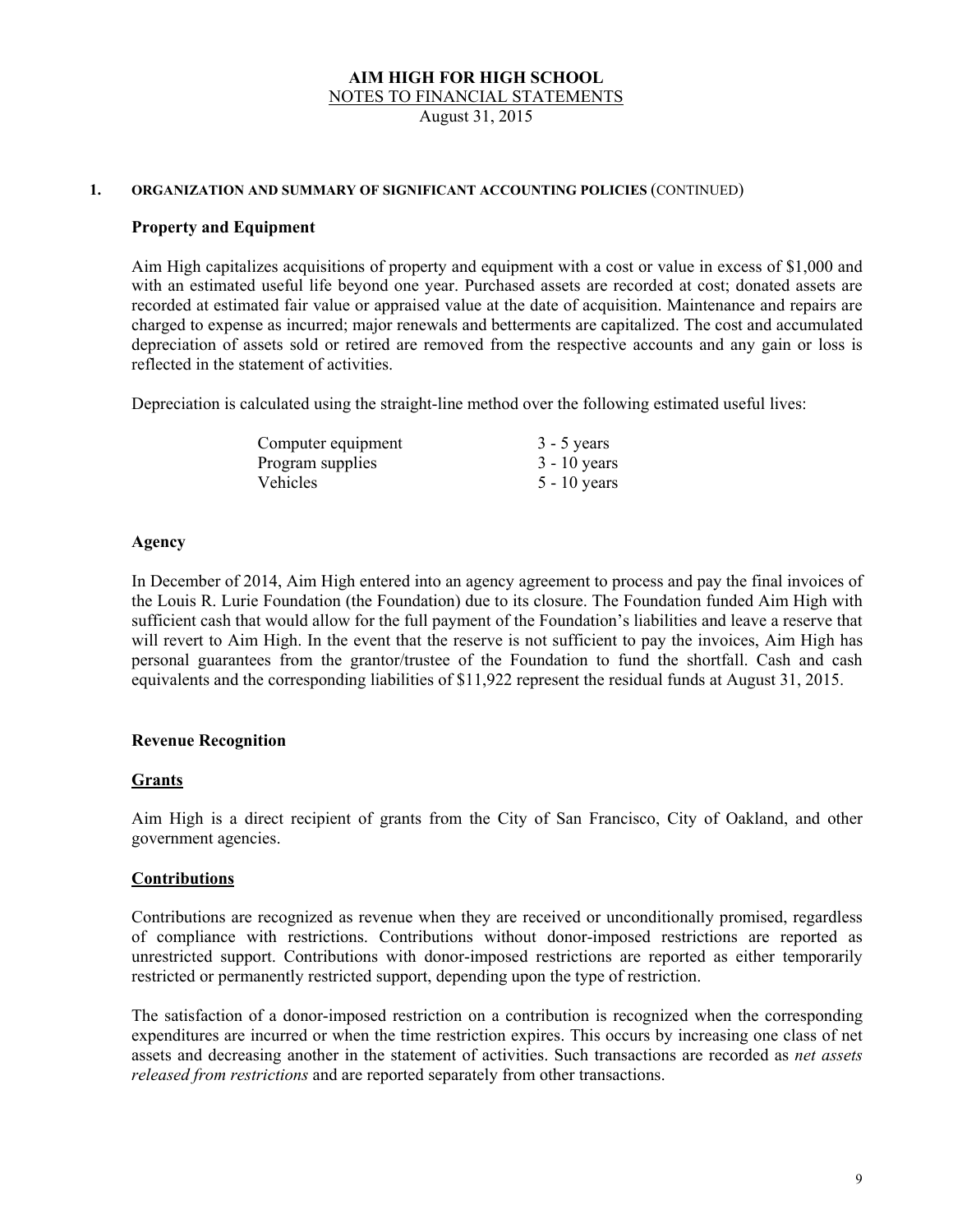NOTES TO FINANCIAL STATEMENTS

August 31, 2015

#### **1. ORGANIZATION AND SUMMARY OF SIGNIFICANT ACCOUNTING POLICIES** (CONTINUED)

#### **Contributed Goods and Services**

 Donated material and equipment are recorded as contributions at their estimated value on the date of receipt. Such donations are reported as unrestricted support unless the donor has restricted the donated asset to a specific purpose. Assets donated with explicit restrictions regarding their use are reported as restricted support. Absent donor stipulations regarding how long those donated assets must be maintained, Aim High reports expirations of donor restrictions when the donated or acquired assets are placed in service, as instructed by the donor. Aim High reclassifies temporarily restricted net assets to unrestricted net assets at that time.

Aim High records contribution revenue for certain services received at the fair value of those services, if the services (a) create or enhance nonfinancial assets, or (b) require specialized skills, are provided by individuals possessing those skills, and would be purchased if not donated.

# **Functional Allocation of Expenses**

The costs of providing the various programs and activities have been summarized on a functional basis in the statements of activities and functional expenses. Accordingly, certain costs have been allocated among the programs and supporting services benefited.

#### **Income Taxes**

Aim High is a qualified organization exempt from federal income taxes under  $\S501(c)(3)$  of the Internal Revenue Code (IRC) and franchise taxes under §23701d of the California Revenue and Taxation Code, respectively. Accordingly, it is exempt from federal and California income taxes and is not liable for federal unemployment taxes.

Management evaluated Aim High's tax positions and concluded that they maintained their tax exempt status and had taken no uncertain tax positions that would require adjustment to the financial statements. Therefore, no provision or liability for income taxes has been included in the financial statements.

The 2011 through 2014 tax years remain subject to examination by the Internal Revenue Service. In addition, the 2010 through 2014 tax years remain subject to examination by the California Franchise Tax Board.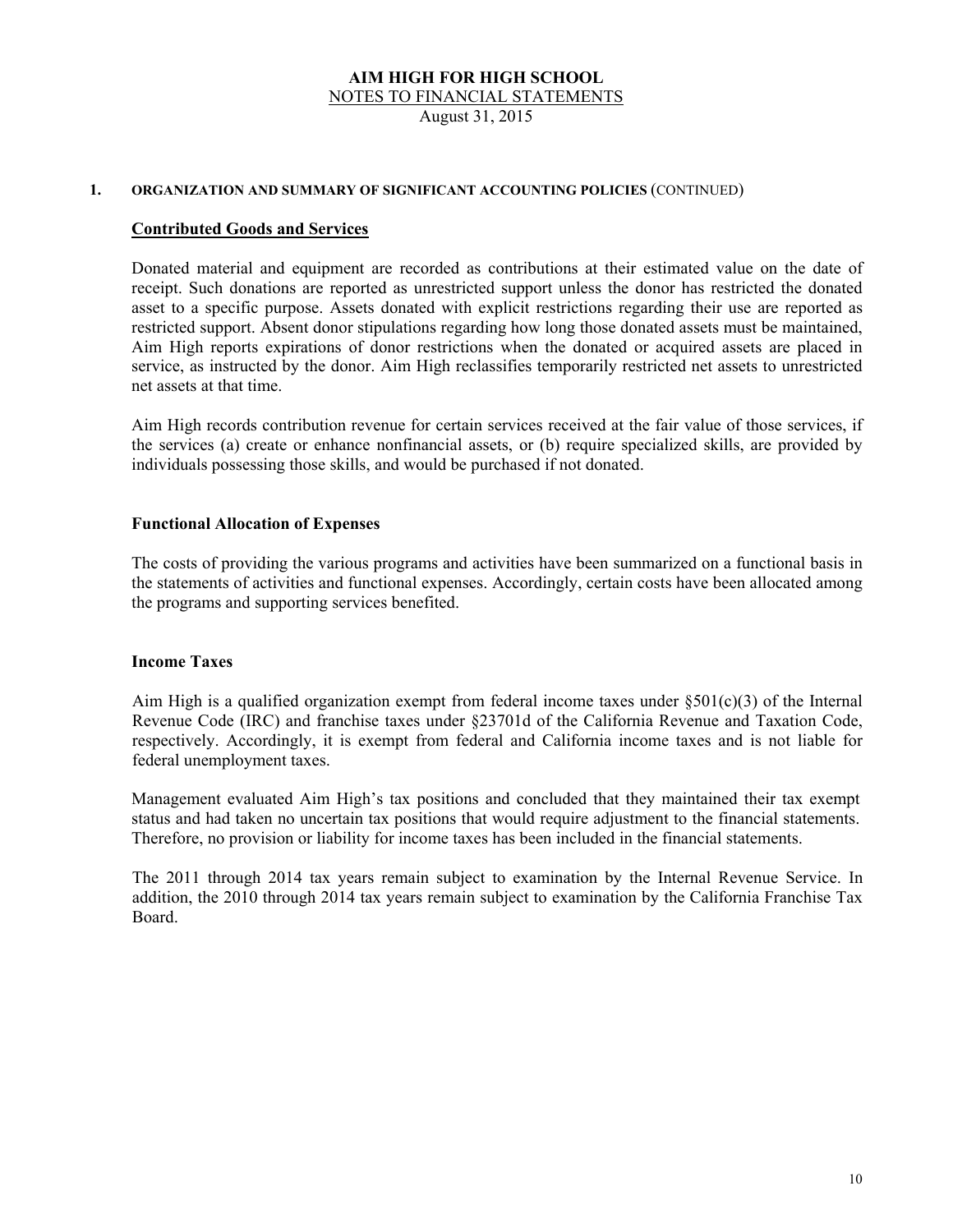NOTES TO FINANCIAL STATEMENTS

August 31, 2015

#### **1. ORGANIZATION AND SUMMARY OF SIGNIFICANT ACCOUNTING POLICIES** (CONTINUED)

#### **Concentrations of Risk**

#### **Financial Instruments**

Financial instruments which potentially subject Aim High to concentrations of credit risk consist principally of cash and cash equivalents and promises to give. Aim High maintains its cash in various bank deposit accounts which, at times, may exceed federally insured limits. Aim High has not experienced any losses in such accounts. Concentrations of credit risk with respect to promises to give are limited because the promises are from numerous corporations and individuals. Management believes that Aim High is not exposed to any significant credit risk related to concentrations.

# **Contracts**

 Instructors and key administrative staff are employed on a contract basis. Instructor contracts cover the summer period during which the summer program takes place. Administrative contracts cover the year September 1 through August 31. Generally, Aim High has been able to retain the services of desired instructors and key administrators and has not experienced any decline in its programs due to this concentration.

#### **Comparative Financial Information**

 The financial statements include certain prior year summarized comparative information in total but not by net asset class. Such information does not include sufficient detail to constitute a presentation in conformity with U.S. GAAP. Accordingly, such information should be read in conjunction with Aim High's financial statements for the year ended August 31, 2014, from which the summarized information was derived.

#### **Recent Accounting Pronouncements**

 The Financial Accounting Standards Board (FASB) issued Accounting Standards Update (ASU) ASU 2014-09, *Revenue from Contracts with Customers (Topic 606)*, and its international counterpart, IFRS 15, to provide sweeping, new, globally applicable converged guidance concerning recognition and measurement of revenue. In addition, significant additional disclosures are required about the nature, amount, timing, and uncertainty of revenue and cash flows arising from contracts with customers, and will replace virtually all existing revenue guidance, including most industry-specific guidance. The FASB also issued ASU 2015-14 which deferred the effective date of ASU 2014-09. The guidance is applicable for annual reporting periods beginning after December 15, 2018. Management is evaluating the impact of this new guidance.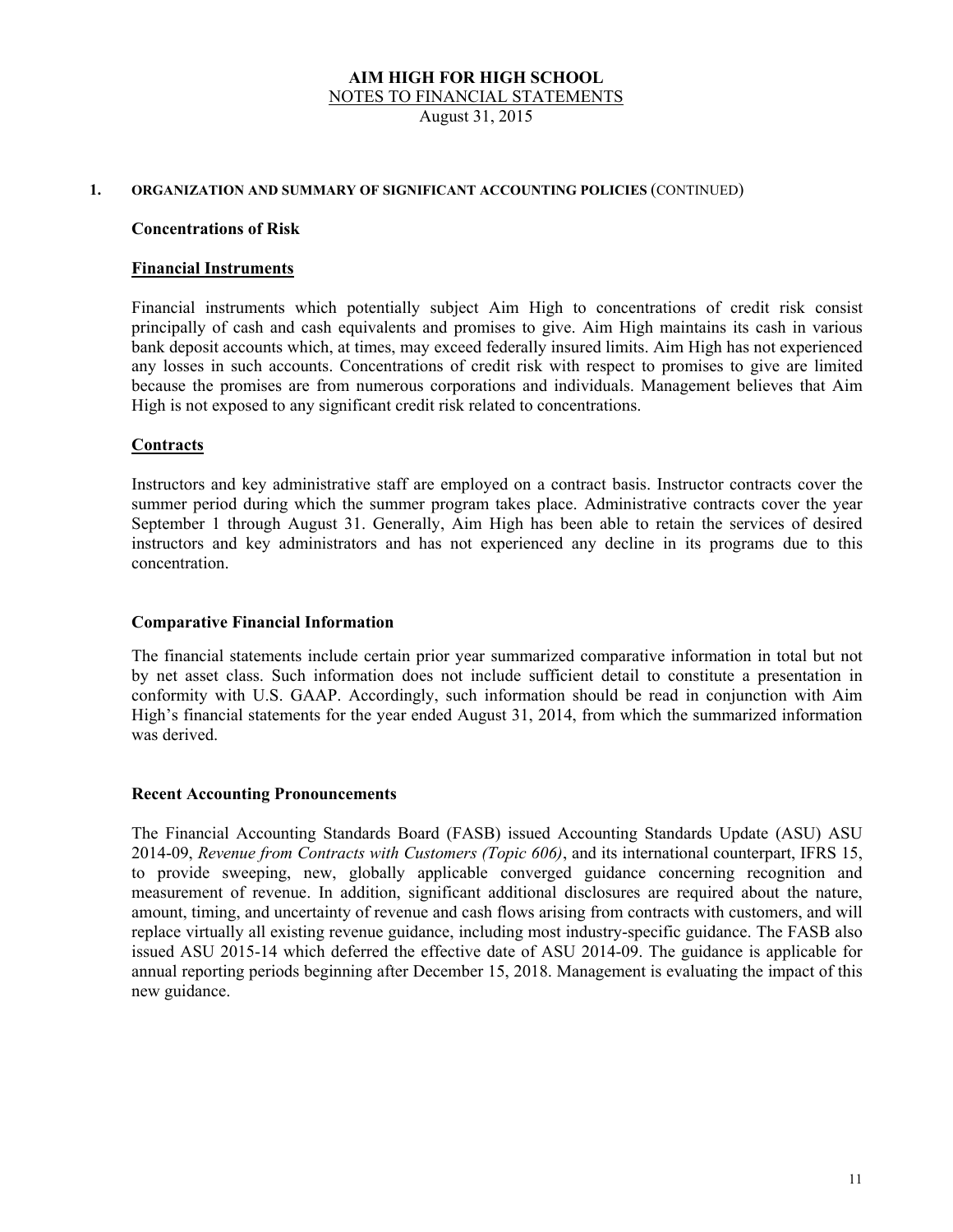August 31, 2015

# **2. CASH HELD FOR OTHERS**

Cash held for others at August 31, 2015, is as follows:

| Beginning balance  |           |
|--------------------|-----------|
| Cash receipts      | 60,562    |
| Cash disbursements | (48, 640) |
| Ending balance     | 11,922    |
|                    |           |

# **3. PROMISES TO GIVE**

Unconditional promises to give at August 31, 2015, consist of the following:

|                                 | Due in Less<br>Than 1 Year<br>Years |    | Due in 1 to 5 |    | Total     |
|---------------------------------|-------------------------------------|----|---------------|----|-----------|
| Temporarily restricted:         |                                     |    |               |    |           |
| Inherent time restriction:      |                                     |    |               |    |           |
| Individuals                     | \$<br>145,000                       | \$ | 13,750        | \$ | 158,750   |
| Foundations                     | 15,000                              |    | 15,000        |    | 30,000    |
| Corporate                       | 20,000                              |    |               |    | 20,000    |
| Fundraising                     | 6,200                               |    |               |    | 6,200     |
| Discount on promises to give    |                                     |    | (307)         |    | (307)     |
| Allowance for doubtful accounts | (6,117)                             |    | (945)         |    | (7,062)   |
|                                 | 180,083                             |    | 27,498        |    | 207,581   |
| Purpose restriction:            |                                     |    |               |    |           |
| Truckee/Tahoe                   | 110,000                             |    | 80,000        |    | 190,000   |
| South Bay                       | 70,000                              |    | 20,000        |    | 90,000    |
| Oakland                         | 48,333                              |    |               |    | 48,333    |
| Discount on promises to give    |                                     |    | (1,069)       |    | (1,069)   |
| Allowance for doubtful accounts | (7,502)                             |    | (3,286)       |    | (10, 788) |
|                                 | 220,831                             |    | 95,645        |    | 316,476   |
|                                 | \$<br>400,914                       | \$ | 123,143       | \$ | 524,057   |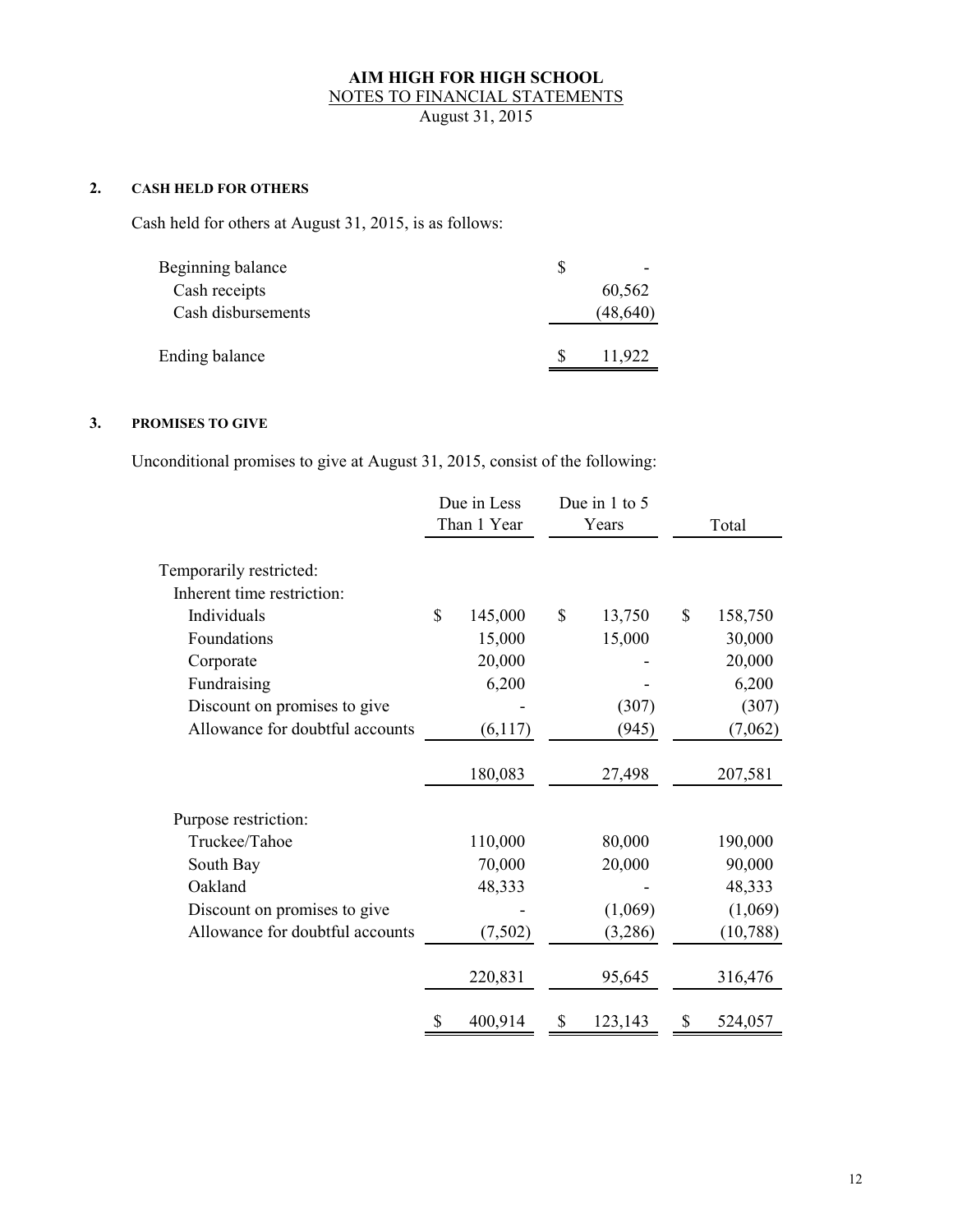August 31, 2015

# **3. PROMISES TO GIVE** (CONTINUED)

 All long-term promises to give are stated at their present values. Management has discounted these promises to give at rates ranging from 0.79% to 01.07%. Promises to give without purpose restrictions, such as individuals, corporate, public, and fundraising promises to give are recorded as temporarily restricted due to inherent time restrictions. These donors have not imposed restrictions on the usage of these funds and the promises to give will be reclassified as unrestricted by reporting the cash receipts as *net assets released from restrictions* when the promises to give are paid.

### **4. PROPERTY AND EQUIPMENT**

Property and equipment at August 31, 2015, consist of the following:

| Computer equipment            | \$<br>124,929 |
|-------------------------------|---------------|
| Program supplies              | 59,194        |
| Leashold improvements         | 22,234        |
| Vehicles                      | 10,000        |
|                               |               |
|                               | 216,357       |
| Less accumulated depreciation | (165, 617)    |
|                               |               |
|                               | \$<br>50,740  |

For the year ended August 31, 2015, depreciation expense was \$34,152.

# **5. UNRESTRICTED NET ASSETS**

Unrestricted net assets at August 31, 2015, are as follows:

| Net investment in property and equipment | 50,740    |
|------------------------------------------|-----------|
| Undesignated                             | 2,863,147 |
|                                          |           |
|                                          | 2,913,887 |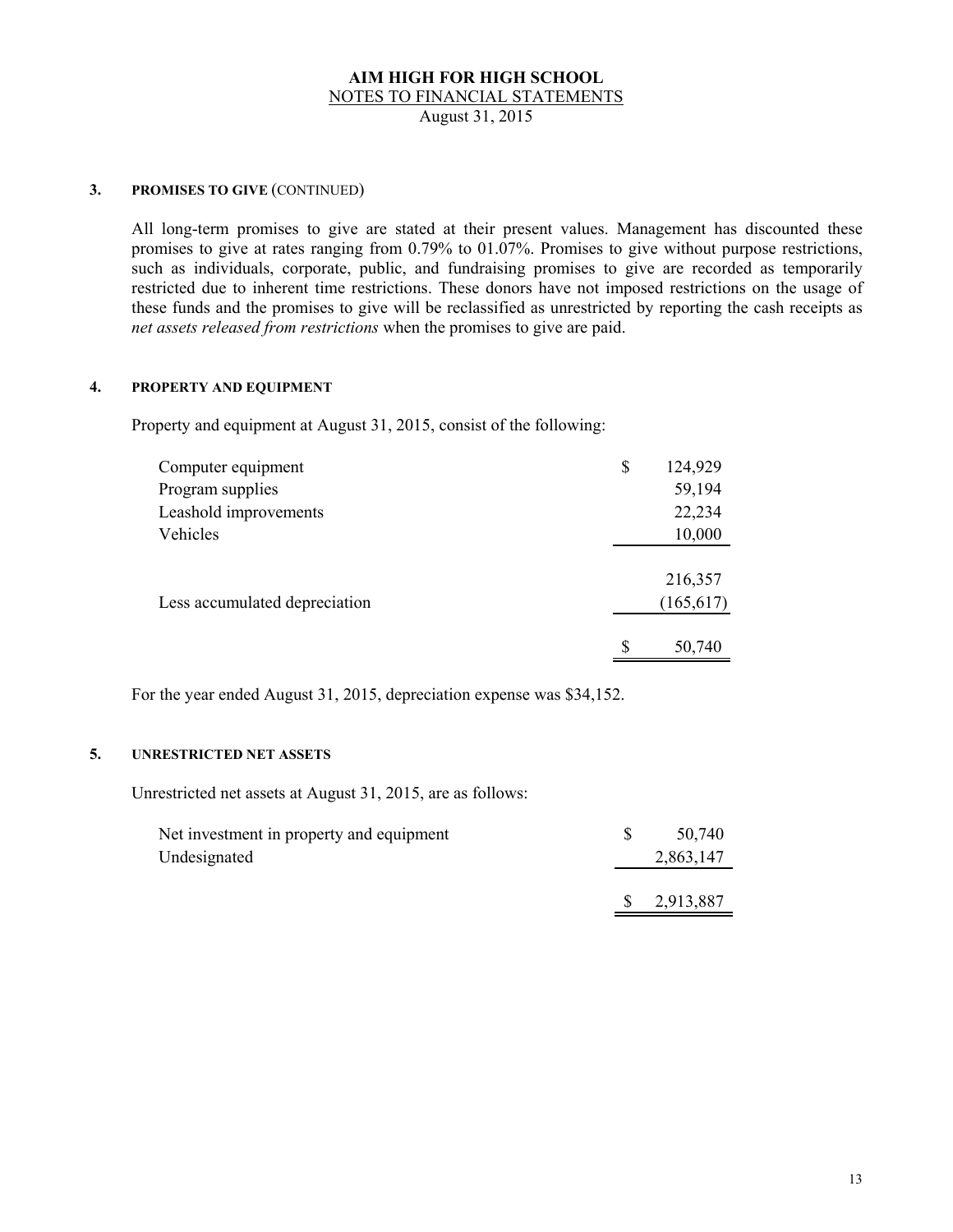August 31, 2015

# **6. TEMPORARILY RESTRICTED NET ASSETS**

Temporarily restricted net assets at August 31, 2015, may be expended for:

| 207,581 |
|---------|
| 182,901 |
| 86,830  |
| 46,745  |
| 1,775   |
| 525,832 |
|         |

#### **7. CONTRIBUTIONS AND GIFTS**

Contributions and gifts for the year ended August 31, 2015, were as follows:

| Foundations                                  | \$<br>1,501,081 |
|----------------------------------------------|-----------------|
| Individuals                                  | 797,818         |
| Fundraising                                  | 724,547         |
| South Bay                                    | 415,333         |
| Oakland                                      | 160,500         |
| Tahoe/Truckee                                | 374,866         |
| Corporate                                    | 116,152         |
| Marin                                        | 70,000          |
| Partners                                     | 26,000          |
| Headlands                                    | 20,000          |
| Ann Ladd Memorial Fund                       | 1,775           |
| Reversal of the discount on promises to give | 845             |
|                                              | \$<br>4,208,917 |

#### **8. IN-KIND CONTRIBUTIONS**

During the year ended August 31, 2015, Aim High conducted its summer program at fifteen locations. For nine of the locations, Aim High was granted the use of various facilities at no cost. The fair value of the in-kind contributed rent for the year ended August 31, 2015, was \$90,000. Additionally, Aim High received donated laptops with a fair value \$18,850 during the year ended August 31, 2015.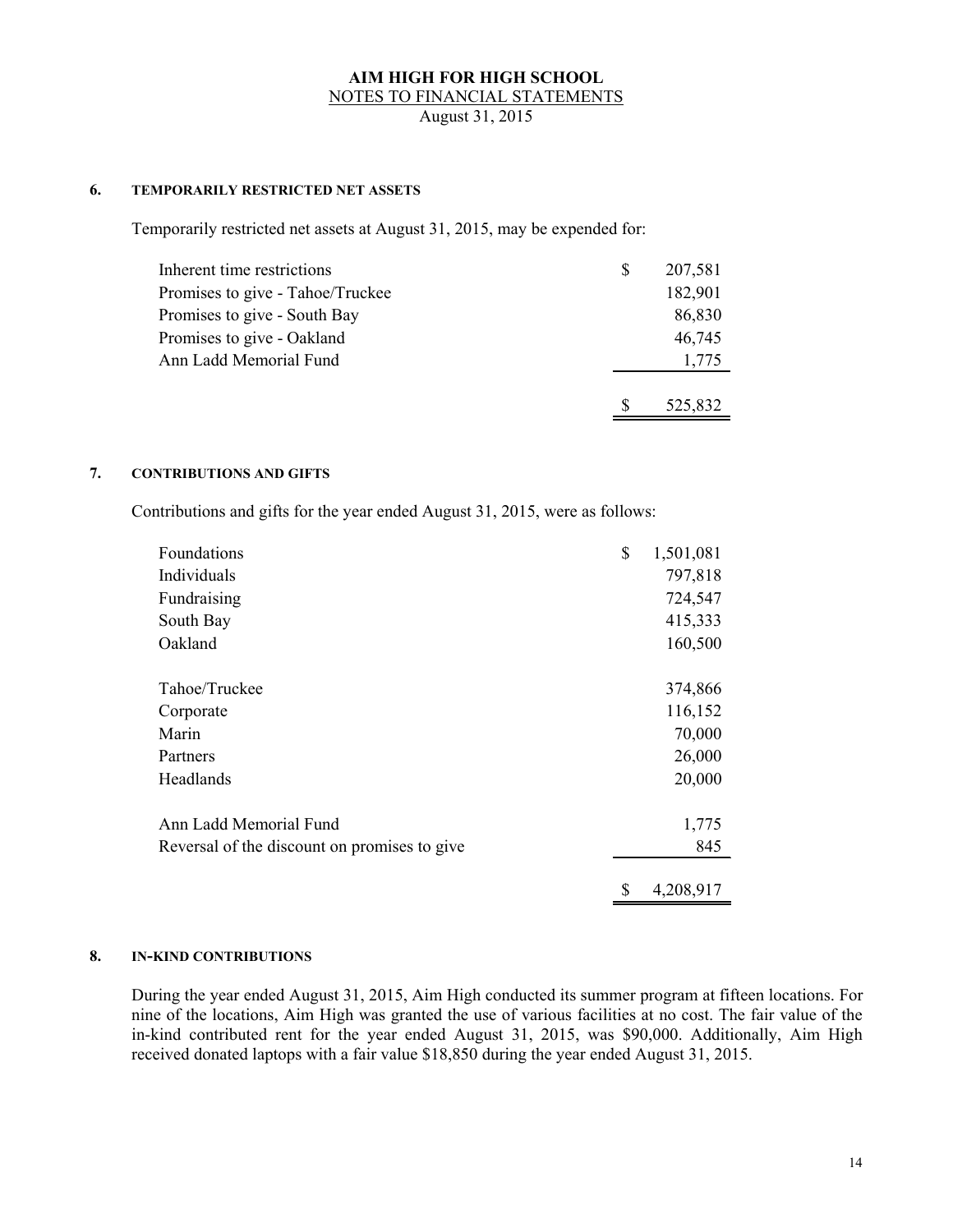NOTES TO FINANCIAL STATEMENTS

August 31, 2015

# **9. NET ASSETS RELEASED FROM RESTRICTIONS**

Net assets released from restrictions for the year ended August 31, 2015, were as follows:

| Program sites                            | 397,999   |
|------------------------------------------|-----------|
| Expiration of inherent time restrictions |           |
| on promises to give                      | 829,032   |
|                                          | 1,227,031 |

#### **10. RETIREMENT PLAN**

Aim High established a defined contribution retirement plan (the Plan), through the Teachers Insurance and Annuity Association/College Retirement Equities Fund (TIAA/CREF). The Plan covers all employees who are 21 years of age or older. Aim High contributes 5% of each eligible employee's annual compensation to the Plan, to a fully-funded, immediately vested TIAA/CREF retirement annuity contract for each individual participating in the Plan. The participating employees may contribute additional, unmatched amounts, up to the maximum amount allowable by law. During the year ended August 31, 2015, Aim High contributed \$126,907 to the Plan.

#### **11. COMMITMENTS**

 Aim High leases its office facility under a monthly operating lease expiring March 2020. Aim High also leases its various facility locations on a month-to-month basis. Future minimum rental payments for Aim High's office facility for the years ending August 31, are as follows:

| 2016 | \$<br>186,356 |
|------|---------------|
| 2017 | 189,576       |
| 2018 | 191,946       |
| 2019 | 195,264       |
| 2020 | 113,904       |
|      |               |
|      | \$<br>877,046 |

For the year ended August 31, 2015, total rent expense incurred by Aim High was \$342,881.

 Aim High is subleasing office space to two tenants. One of these tenants is a member of the Board of Directors. The Board member's lease is at a monthly amount of \$500. The lease agreement commenced in August 2011 and is on a month-to-month basis. During the year ended August 31, 2015, Aim High received \$38,300 of rental income, \$6,300 of which was received from the Board member.